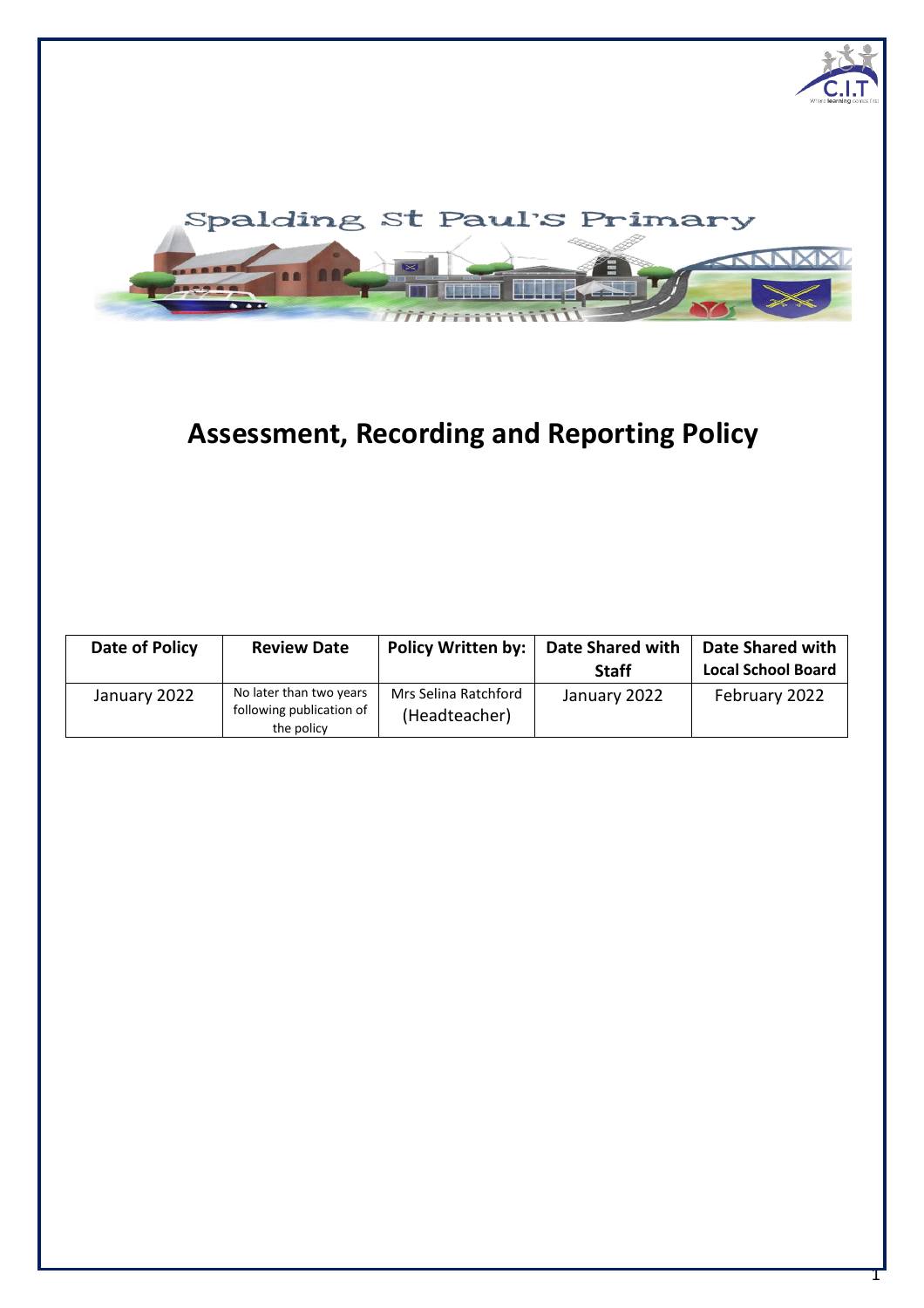At Spalding St Paul's Primary School we believe that effective assessment provides information to improve teaching and learning.

To do this in our school we undertake two different but complementary types of assessment: assessment for learning and assessment of learning.

Assessment for learning (formative assessment) involves the use of assessment in the classroom to raise pupil achievement. It is based on the idea that pupils will improve most if they understand the aim of their learning, where they are in relation to this aim, and how they can achieve this aim (to close the gap in their knowledge).

Assessment of learning (summative assessment) involves judging pupils' performance against national standards. Teachers may make these judgements at the end of a unit of work, of a year, or of a key stage.

Test results, too, describe pupil performance, in terms of ability (such as standardised scores). We give our children regular feedback on their learning so that the understand what it is that they need to do better.

Research has shown that their involvement in the review process raises standards, and that it empowers pupils to take action towards improving their performance.

We monitor the progress of our children in line with our pupil progress grids/trackers which are populated using information taken from Integris (MIS). Assessments are submitted onto Integris each term during our assessment weeks. We use assessment weeks to ensure that we are taking a measure of achievement and progress three times in each year. This information includes a broader teacher assessments based on the child's work throughout the term (working below expected standard, working at expected standard, working above expected standard) and/or a more specific standardised scores provided by our 'Renaissance Star Assessment' package.

Pupil progress meetings take place three times a year following our assessment weeks. During these meetings pupil progress grids/ trackers are discussed, leading to the identification of actions for specific pupils, classes, cohorts or phases. Pupil progress meetings take place between class teachers, phase leaders, SENCo and Headteacher.

This system enables clear lines of communication and for the relevant support to be put into place for those who are falling behind.

#### **Objectives**

The objectives of assessment in our school are:

- to enable our children to demonstrate what they know, understand and can do in their work;
- to help our children recognise the standards to aim for, and to understand what they need to do next to improve their work;
- to allow teachers to plan work that accurately reflects the needs of each child;
- to provide regular information for parents that enables them to support their child's learning;
- to provide the headteacher and Local School Board with information that allows them to make judgments about the effectiveness of the school.

#### **Planning for assessment**

We plan our lessons with clear learning objectives. We base these upon the teacher's detailed knowledge of each child. We strive to ensure that all tasks set are appropriate to each child's ability.

Our weekly and medium-term plans make clear the expected outcomes for each lesson. Teachers always share the lesson's learning objective with the children at the beginning of lessons. They also indicate the way in which the activity is linked to the learning objective, and the criteria against which the work will be judged. Teachers ask well-phrased questions and analyse pupils' responses to find out what